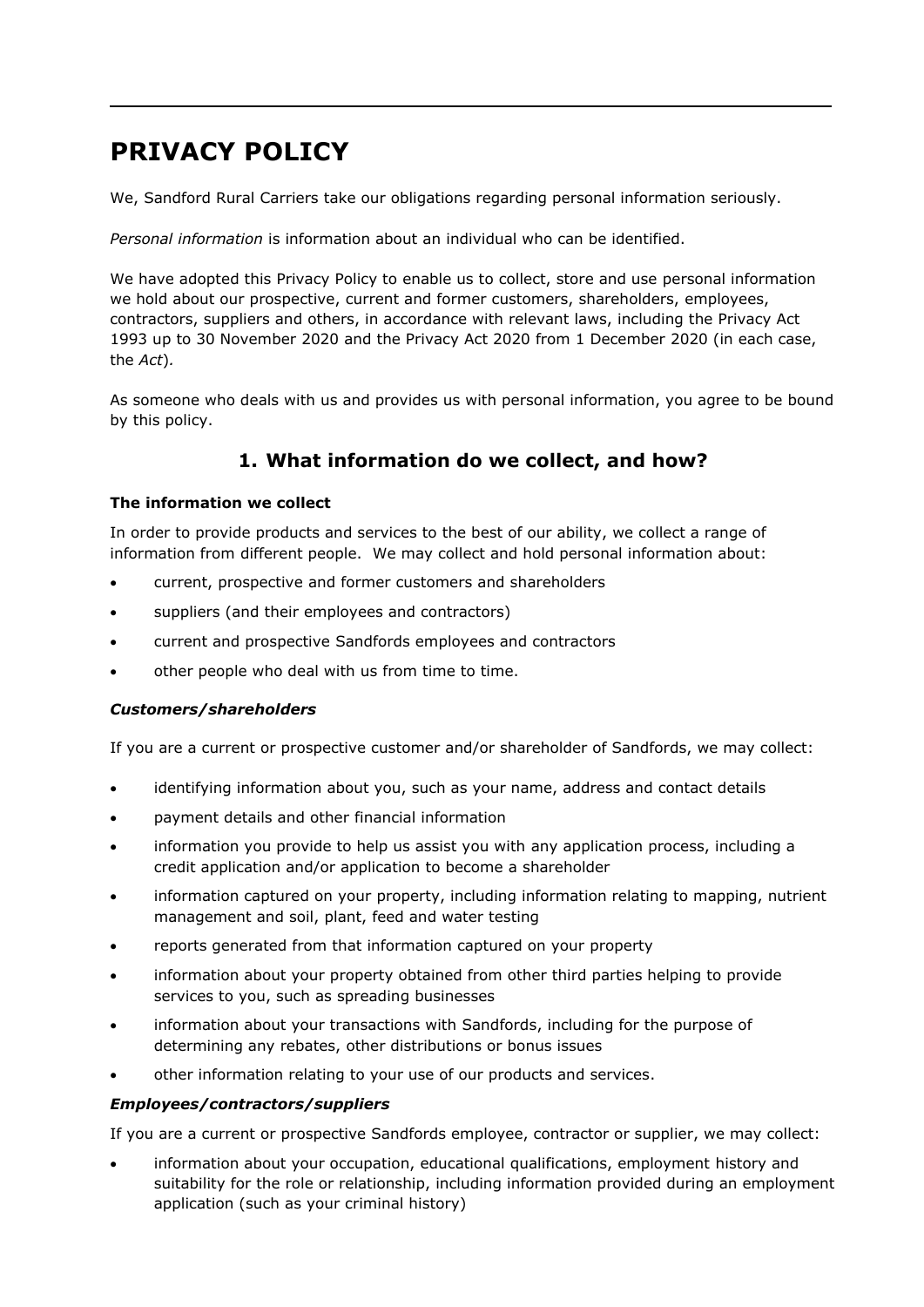- employees' banking, tax and superannuation details
- name and details of emergency contacts
- contact details and any personal information provided when you commence a business or service relationship with us
- surveillance footage (for safety and security purposes)
- information about your performance in the role or relationship, including results of drug testing (if applicable).

#### *Other*

We may collect other personal information from time to time. We will only collect information where needed for us to deliver our products or services or where required by law.

The personal information that we collect from you is held in accordance with the Act (in particular, the Privacy Principles contained in the Act).

Providing the above information is generally optional for you. However, if you do not provide information to us when requested, we may not be able to provide products and services to you or the service you receive may not be as appropriate or relevant as it could be.

#### **How we collect your information**

We may collect the personal information you provide us in a variety of ways. We will generally collect personal information from you directly, including through the following means:

- when you first apply to become a customer, shareholder or employee, or otherwise commence a business or service relationship with us or one of our joint venture companies
- while providing any of our products or services to you (or where our joint venture companies do so)
- from website registration or contact forms, shareholder applications and credit applications
- during your interactions and correspondence with us or with one of our joint venture companies
- when you use our website
- through surveillance devices that may be situated on our premises
- while conducting customer satisfaction and market research surveys
- through promotions.

We may also collect your personal information from third parties where you have authorised this, this is permitted by law, or where the information is publically available. This may include information from:

- a contractor or other third party helping to provide services to you, such as spreading businesses
- suppliers of services to us (e.g. recruitment firms).

We may store the above information for possible future communications.

If you have provided us with information about another person, you must have that person's permission to do so. As part of this you need to comply with your obligations under the Act. For example, you may need to tell that other person that you have done so, that they have a right to access their information and that we will handle their personal information in accordance with this policy.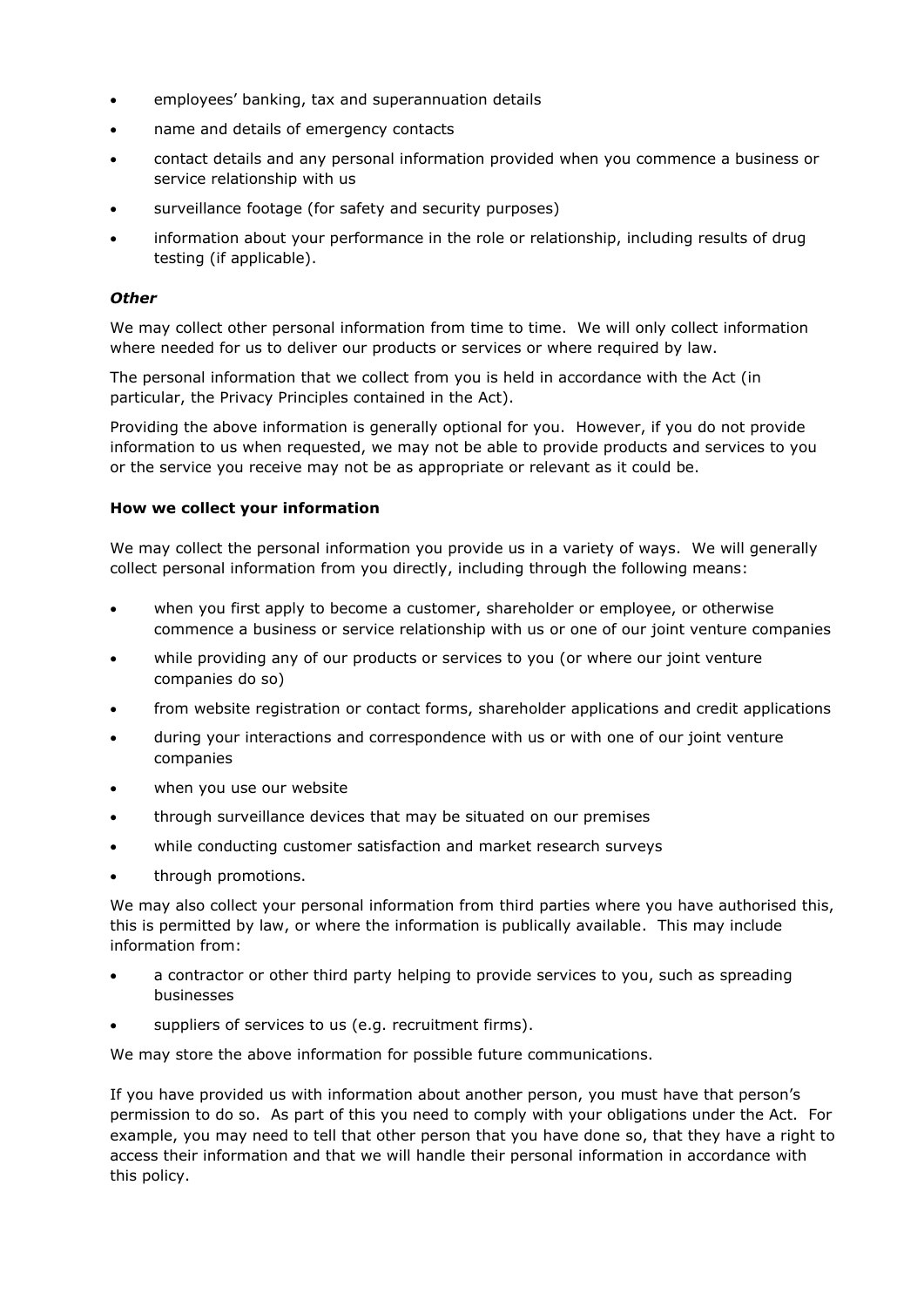### **2. How do we use your information?**

We may use the personal information we collect from you for a number of purposes connected with our business. These include the following.

#### *General*

In general we may use your personal information:

- to verify your identity and application details
- to supply or provide you with any products or services you have requested
- to administer your account (including credit checks, processing, administering and collecting payments from or making payments to you)
- to interact and communicate with you
- to engage third parties on your behalf (where authorised)
- to deal with your requests, enquiries or complaints and other customer care or business related activities
- to improve our products and services
- to contact you about our products or other initiatives we think you might be interested in
- for marketing, publicity or market research that we might undertake
- to comply with our legal obligations, including our reporting obligations
- for other purposes for which you have given permission or which is allowed by law.

#### *Customers/shareholders*

If you are a current or prospective customer we may use your personal information:

- to verify your linking with a property or group of properties
- to assist you to apply to be a customer and/or creditor
- to assess your requirements and how we can best provide products and services to you
- to provide you with, or facilitate the provision of, products or services, including property inputs
- to maintain and administer our records
- as otherwise required or allowed by law.

#### *Employees/contractors/suppliers*

If you are a current or prospective employee, contractor or supplier, we may use your personal information:

- to assess your suitability or performance
- to manage and meet obligations in relation to our employees and contractors
- to purchase products or services
- to perform drug and alcohol searching and testing, in accordance with our relevant policies.

#### *Other*

We may use surveillance footage, if required, for detecting and deterring inappropriate or criminal behaviour at our premises, and monitoring the safety and security of our customers, suppliers, staff and property.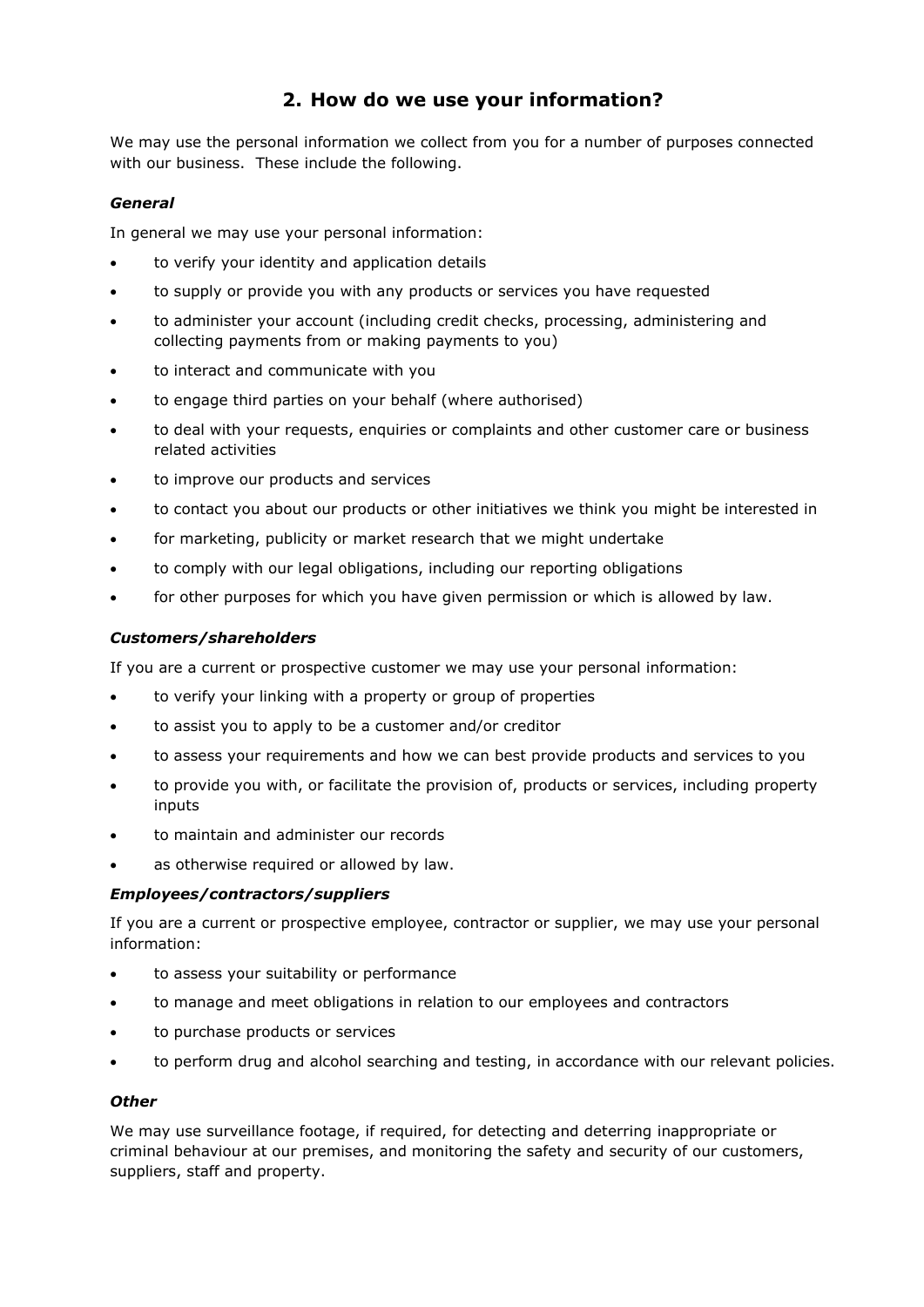We may also use your information in an anonymised aggregated form, to carry out analysis of our products, services and customer interactions.

### **3. Disclosure of your information**

We want you to know that any information you supply to us may be shared with and used by the following, where relevant to them:

- our employees, contractors, suppliers and agents
- affiliated and related companies
- other third parties who help provide products and services
- our advisors
- a business that supports our services and products (e.g. a business that hosts or maintains our IT system, data centre or website)
- credit risk assessment agencies and debt collection agencies
- any court, tribunal or regulatory authority where disclosure is required or allowed by law
- any other person authorised by you or by law.

We will not share your information with third parties, except as outlined in this policy, or where you have authorised that disclosure. In particular, except as required by law, we will not share your information with local government agencies or authorities or industry groups without your prior written consent. We will never sell your information to third parties.

Your information may be hosted with a third party service provider. Our agreements with them prohibit the information that we collect from you being used by them in a way that we have not authorised.

We may from time to time transfer personal information to third parties outlined above who are located outside New Zealand. If we do so, we will ensure your personal information will be protected by comparable safeguards to those in New Zealand law. If your personal information will not be protected by comparable safeguards to those in New Zealand law, we will tell you that this is the case, and only transfer your personal information with your consent.

### **4. Storage and protection of your information**

We may record and store personal information we collect from you. We take reasonable steps to ensure that your personal information is stored securely and is protected from misuse, loss and unauthorised access, modification or disclosure (including through the use of firewalls, secure passwords and login processes).

We cannot promise that your personal information will be completely free from access by an unauthorised person (e.g. a hacker). However, we use reasonable safeguards to minimise the risk of this occurring.

If a privacy breach occurs which has caused or may cause serious harm to you, we will notify you of this as soon as practicable either directly or, if that is not reasonably practicable, by public notice.

We may store your personal information using a third party service provider (including providers outside New Zealand) and so your personal information may be held outside New Zealand. These providers are specialists in the areas of data storage and protection and are therefore well-placed to maintain systems that protect your information.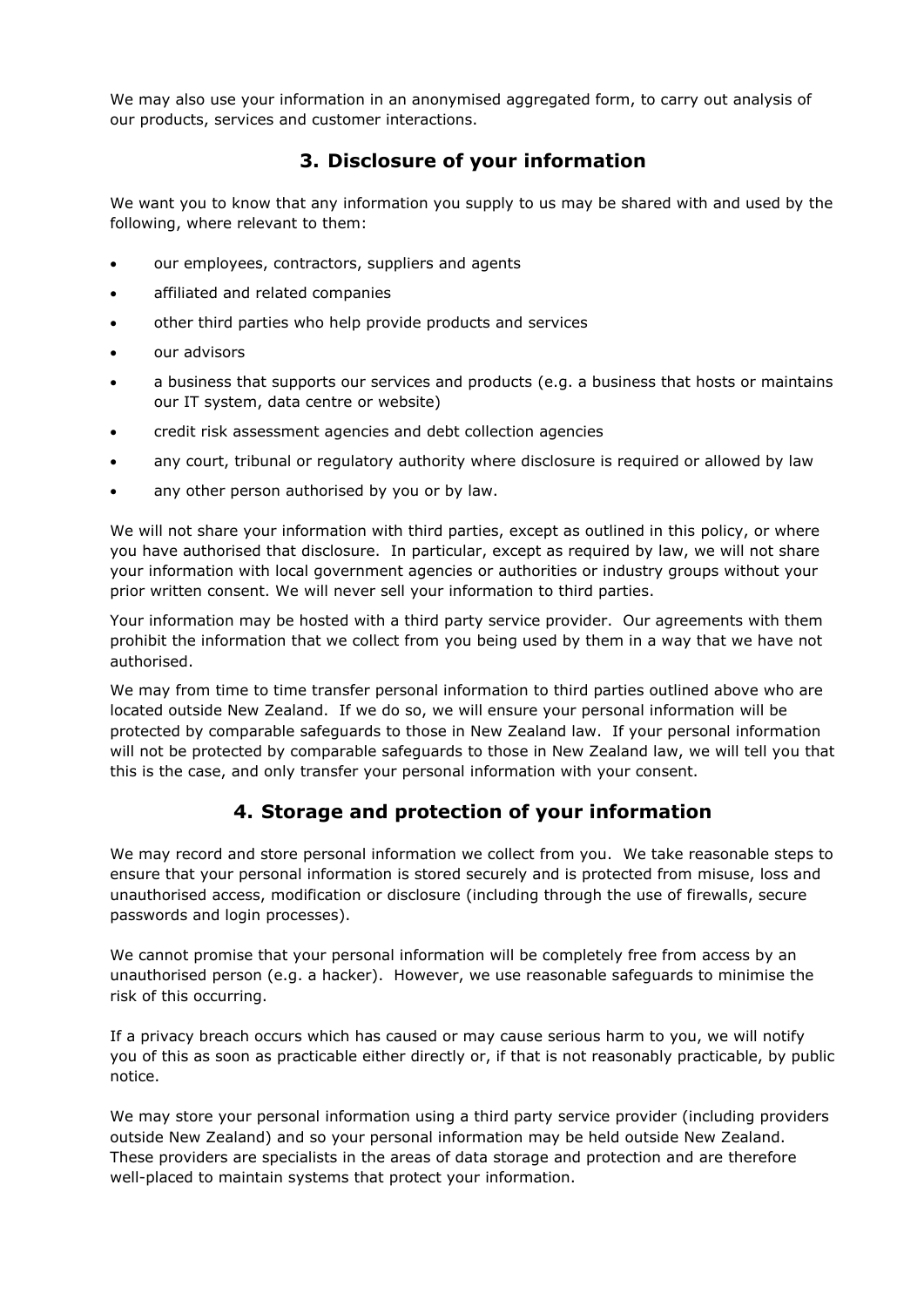We keep personal information only for as long as it is needed and will take reasonable steps to securely destroy or delete personal information where it is no longer required. Personal information may continue to be stored in a backup computer system and we may be required by law to retain certain personal information.

### **5. Your right to access and correct your information**

We take reasonable steps to keep your personal information accurate, complete and up-to-date.

Aside from some circumstances set out in the Act, you have a right to access and correct the personal information we hold about you. To do so, please mail or email our Privacy Officer at the following address or email address:

Email: merryn@sandfords.co.nz

In some cases, there may be a charge associated with providing copies of your personal information to you. If so, we will let you know before sending your information to you.

### **6. Internet use and cookies**

#### *Cookies*

A cookie is a small file that resides on your computer and can be used by a website to remember things like your preferences for that site. For example, a cookie can be used to store registration information so that you do not need to re-enter that information on a subsequent visit to the site. We may send cookies to your computer while you are accessing our website.

We do not use cookies to collect any personal information about you, although we may collect non-attributed (anonymous) information regarding your use of our website.

Some web browsers enable you to decline the receipt of cookies. If you use this function you will still be able to visit our website but some pages may not fully function and you may not be able to access certain information on the website.

#### *Statistical information and analytics*

To improve our website and products and services, we may collect statistical information about your visit and use patterns and other meaningful information gathered from website analytics tools. This information is aggregated and doesn't identify you personally.

In addition, we may use third party cookies from third party services such as Google Analytics and/or Microsoft Application Insights. These services give us insight into behavioural information relating to users' interests in our services, on an anonymous and aggregate level. This helps us to understand browsing behaviour to give a better experience while using our services.

**[**You can access **[**Google's Privacy Policy here**]** and **[**Microsoft's Privacy Policy here**]**. **[***Note: If these services are used, link the privacy policies here.***]**

#### *Links to third party sites*

This Privacy Policy only relates to our website and services. Our site may contain links to other third party sites. We are not responsible for the privacy practices or the content of other websites. You should check their privacy polices before providing personal information to them or any other third party.